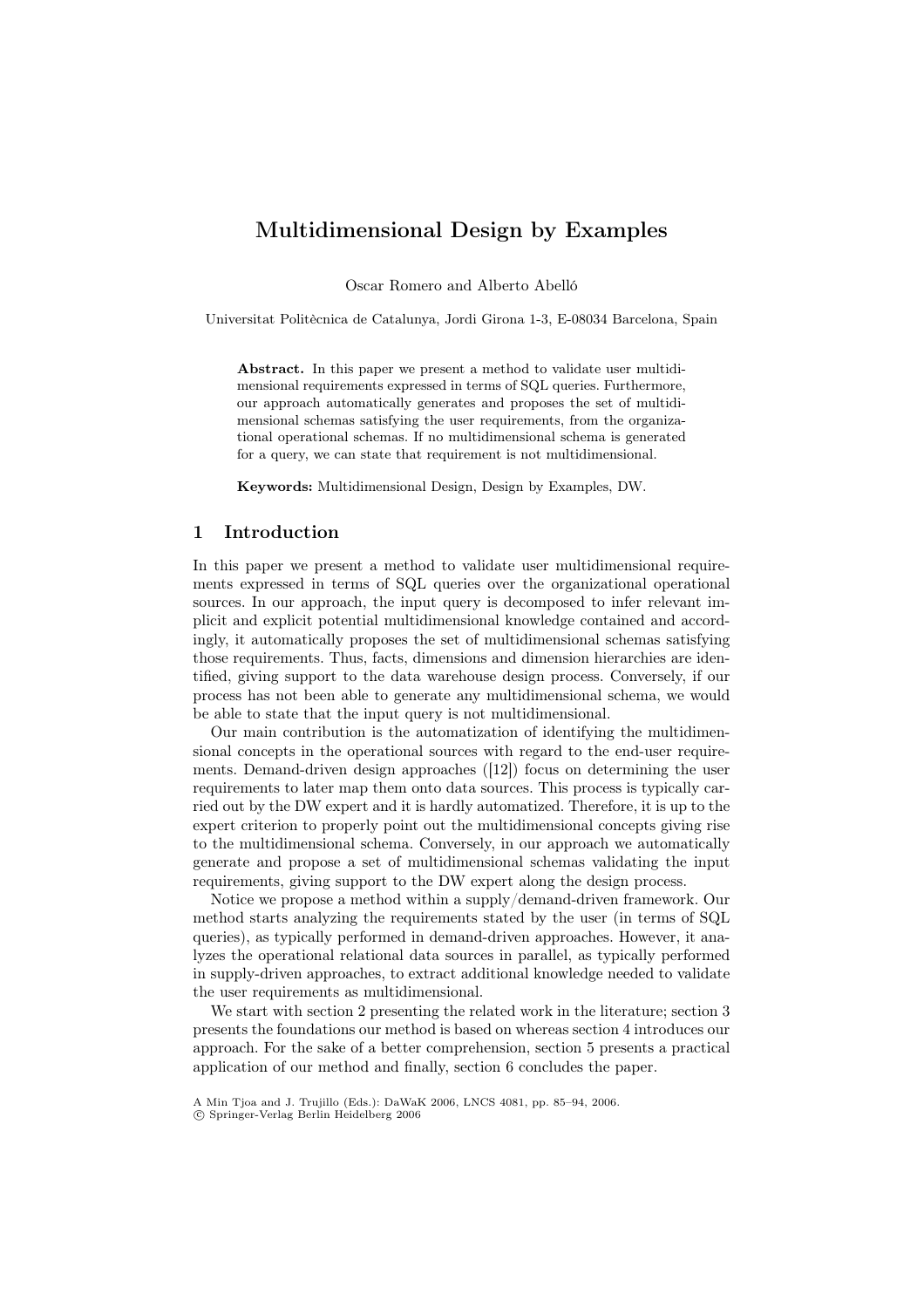# 2 Related Work

As presented in [12], the DW design process can be developed within a supplydriven or a demand-driven approach. Several methodologies following both paradigms have been presented in the literature. On one hand, demand-driven approaches ([12], [5]) focus on determining the user multidimensional requirements (as typica[lly](#page-9-0) performed in other information systems) to later map them onto data sources. As far as we know, none of them automatize the process. On the other hand, supply-driven approaches ([11], [3], [7], [6] and [2] among others) start thorou[ghly](#page-9-0) [ana](#page-9-1)lyzing the data sources to determine the multidimensional concepts in a reengineering process. In that case, the approach presented in [6] is the only one partially automatizing the process.

Asmentioned, our approach combines a de[ma](#page-9-2)n[d/s](#page-9-3)[upp](#page-9-4)l[y -](#page-9-5)drive[n a](#page-9-6)pproach as suggested in [10]. Other works have already combined both approaches, like [5] and [4]. Main difference with our approach is that the first one does not fully automatize t[he](#page-9-5) process whereas the second one does not focus on modeling multidimensionality.

## 3 Fra[me](#page-9-7)work

In this section we present the criteria our work is based on. That is, those used to validate the input query as a valid multidimensional requirement:

[C1] Relational modeling of multidimensionality: Multidimensionality is based on the fact/dimension dichotomy. Hence, we consider a Dimension to contain a hierarchy of Levels representing different granularities (or levels of detail) to study data, and a **Level** to contain **Descriptors**. On the other hand, a Fact contains Cells which contain Measures. Like in [11], we consider a Fact can contain not just one but several different materialized levels of granularity of data. Therefore, one Cell represents those individual cells of the same granularity that show data regarding the same Fact (i.e. a Cell is a "Class" and cells are its instances). Specifically, a Cell of data is r[elat](#page-9-2)ed (in the relational model, by means of FK's) to one **Level** for each of its associated **Dimension** of analysis. Finally, one Fact and several Dimensions to analyze it give rise to a Star, to be implemented in the relational model through an "star" or an "snow-flake" schemas as presented in [8].

[C2] The cube-query template: The standard SQL'92 template query to retrieve a Cell of data from the RDBMS was first presented in [8]:

SELECT  $1_1$ .ID, ...,  $1_n$ .ID, [ F( ]c.Measure<sub>1</sub>[ ) ], ... FROM Cell c, Level<sub>1</sub> 1<sub>1</sub>, ..., Level<sub>n</sub> 1<sub>n</sub>  $1_n$ <br>WHERE c.key<sub>1</sub>=1<sub>1</sub>.ID AND ... AND c.key<sub>n</sub>=1<sub>n</sub>.ID [ AND 1<sub>i</sub>.attr O[p.](#page-9-8) K ] [ GROUP BY  $1_1$ .ID, ...,  $1_n$ .ID ]<br>[ ORDER BY  $1_1$ .ID, ...,  $1_n$ .ID ]

The FROM clause contains the "Cell table" and the "Level [t](#page-9-8)ables". These tables are properly linked in the WHERE clause, where we can also find logic clauses restricting an specific **Level** attribute (i.e. a **Descriptor**) to a constant  $\mathcal K$ by means of a comparison operator. The GROUP BY clause shows the identifiers of the Levels at which we want to aggregate data. Those columns in the grouping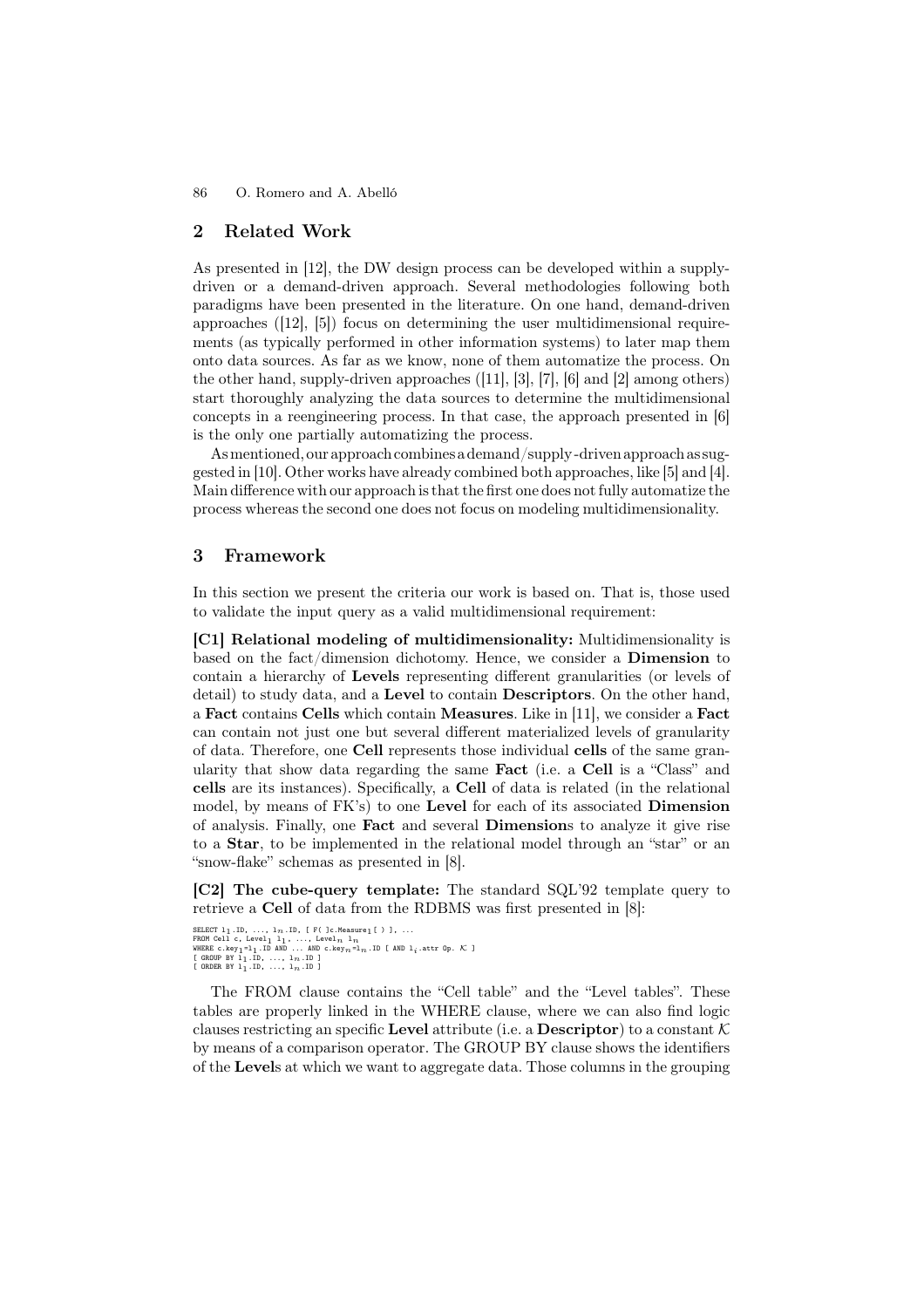must also be in the SELECT clause in order to identify the values in the result. Finally, the ORDER BY clause is intended to sort the output of the query.

[C3] The Base integrity constraint: Dimensions of analysis should be orthogonal. Despite it could be possible to find **Dimensions** determining others in a multidimensional schema, it must be avoided among Dimensions arranging the multidimensional space in a cube-query, in order to guarantee cells are fully functionally determined by **Dimensions**  $([1])$ . Therefore, we call a **Base** to those minimal set of Levels identifying unequivocally a Cell, similar to the "primary key" concept in the relational model.

[C4] The correct data summarization integrity constraint: Data summarization performed in multidimensionality must [be](#page-9-9) correct, and we warrant this by means of the three necessary conditions (intuitively also sufficient) introduced in [9]: (1) Disjointness (*Sets of* cell*s at an specific* Level *to be aggregated must be disjoint*); (2) Completeness (*Every* cell *at a certain* Level *must be aggregated in a parent* Level) and (3) Compatibility (Dimension*, kind of measure aggregated and the aggregation function must be compatible*). Compatibility must be [sa](#page-9-10)tisfied since certain functions are incompatible with some Dimensions and kind of measures. For instance, we can not aggregate Stock over Time Dimension by means of sum, as some repeated values would be counted. However, this last condition can not be automatically checked unless additional information would be provided, since it is not available neither in the requirements nor in the source schemas.

Multidimensionality pays attention to two main aspects; placement of data in a multidimensional space and summarizability of data. Therefore, if we can verify that the SQL query given follows the cube-query template; it does not cause summarizability problems and data retrieved is unequivocally identified in the space, we would be able to assure it undoubtedly makes multidimensional sense. Moreover, since it is well-known how to model multidimensionality in the relational model, we can look for this pattern over the operational schemas to identify the multidimensional concepts. Additionally, we introduce other optional criteria to validate the query, to be used depending on the DW expert:

[C5] Selections: Multidimensional selections must be carried out by means of logic clauses in the WHERE clause (i.e. *field* comparison operator *constant*). However, we could allow to select data joining two relations through, at least, two different conceptual relationships between them and therefore, not navigating but selecting data equally retrieved by those joins.

[C6] Degenerate dimensions: Multidimensionality is typically modeled forcing Cells to be related, by means of FK's, to its analysis Dimensions (see [C1]). However, in a non-multidimensional relational schema this may not happen, and we could have a table attribute representing a **Dimension** not pointing to any table (for instance, dates or control numbers). In the multidimensional model, these rather unusual Dimensions were introduced in [8], and they are known as "degenerate dimensions".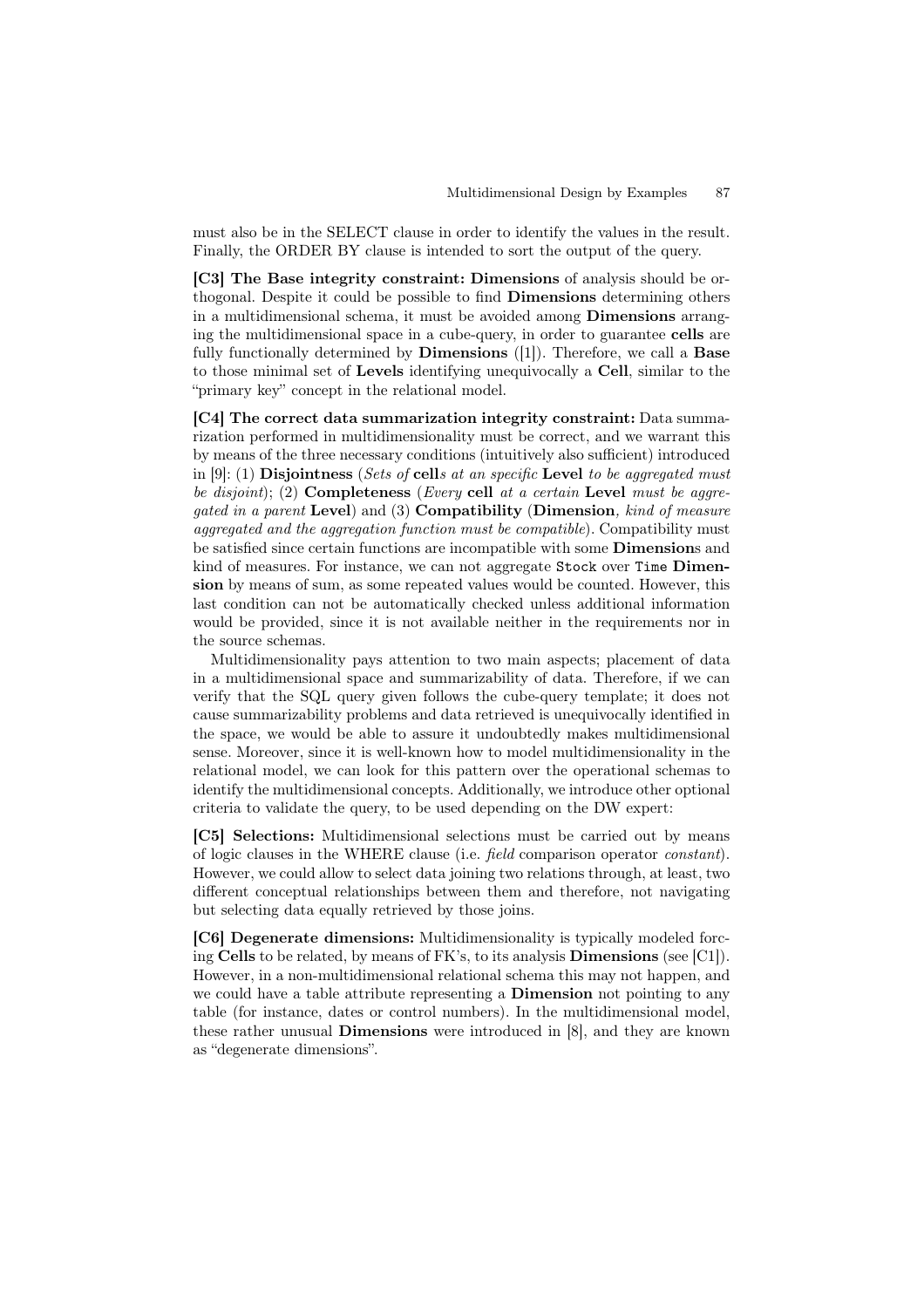### 4 Our Method

Our approach aims to automatically validate a syntactically correct SQL query representing user multidimensional requirements, as a valid (syntactically and semantically) cube-query. An SQL query is a valid cube-query if we are able to generate a non-empty set of multidimensional schemas validating that query. Otherwise, the input query would not represent multidimensional requirements. Multidimensional schemas proposed will be inferred from those implicit restrictions, presented in previous section, an SQL query needs to guarantee to make multidimensional sense; playing the operational databases schemas a key role. This process is divided into two main phases: first one creates what we call the *multidimensional graph*; a graph concisely storing relevant multidimensional information about the query, that will facilitate the query validation along the second phase. Such graph is composed of *nodes*, representing tables involved in the query and *edges*, relating nodes (i.e. tables) joined in the query. Our aim is to label each node as a Cell (factual data) or a Level (dimensional data). A correct labeling of all the nodes gives rise to a multidimensional schema fitting the input query. Along this section, due to lack of space, we introduce a detailed algorithm in pseudo code to implement our method, followed by a brief explanation of each one of its steps. For the sake of readability, comprehension of the algorithm took priority over its performance:

- <span id="page-3-0"></span>1. For each table in the FROM clause do
- <span id="page-3-1"></span>(a) Create a node and Initialize node properties; For each attribute in the GROUP BY clause do
- -
	- -
	- (a) node = get node(attribute);<br>
	(b) if  $(\text{defined\_as\_part\_of\_a\_CK}(\text{attribute}))$  then Label node as Level;<br>
	(c) else if  $(\text{degenerate\_as\_part\_of\_a\_CK}(\text{attribute}))$  then<br>
	i. FK = get  $\_FK(\text{attribute})$ ; node  $\_dest = \text{node};$  attributes;<br>
	ii. while  $chain\_of\_FKs\_follows(FK)$  and  $FK\_in$ 
		- iv. if (FK == NULL and  $#atts(attribute) == #atts(attributes_F K)$ ) then A. Label  $node$  dest as Level;
	-
- <span id="page-3-3"></span><span id="page-3-2"></span>3. For each attribute in the SELECT clause not in the GROUP BY clause do<br>(a) node = get\_node(attribute); Label node as Cell with Measures selected;<br>4. For each comparison in the WHERE clause do
	-
	- (a) node =  $get\_node(attribute);$ <br>(b) if  $(letine\overline{d}\_as\_part\_of\_a)$
	- (b) if  $(left)$  as  $part_of_a$  as  $part_of_a$   $CK(attribute)$ ) then Label node as Level;<br>(c) else if (!degenerate dimensions allowed) then
		- -
		- i. attribute = get\_attribute(comparison); FK = get\_FK(attribute); node\_dest =<br>get\_node(attribute); attributes\_FK = attribute;<br>i. while  $char\_of\_FKs\_follows(FK)$  and  $FK\_in\_WHERE\_clause(FK)$  do<br>A. FK = get\_next\_chained\_FK(FK); node\_dest = get\_n
- <span id="page-3-4"></span>5. For each join in the WHERE clause do
- 
- (a)  $/$ \* Notice a conceptual relationship between tables may be modeled by several joins in the WHERE \*/<br>(b) set\_of\_joins = look\_for\_related\_joins(join);<br>(c) multiplicity = get\_multiplicity(set\_of\_joins); relationships fi
	-
- - i. **if** (lcontradiction with graph  $[relationship)$ ) then<br>A. relationships fitting = relationships fitting + {relationship};
- 
- (e) if  $(!size of (relations his fitting))$  then return  $notify\_fail("Tables$  relationship not allowed");<br>(f) Create an edge(get\_join\_attributes(set\_of\_joins)); Label edge to relationships fitting;<br>(g) if  $(unequivocal \; knowledge \; inferred (relation)ships \; fitting)$ ) then propagate knowledge;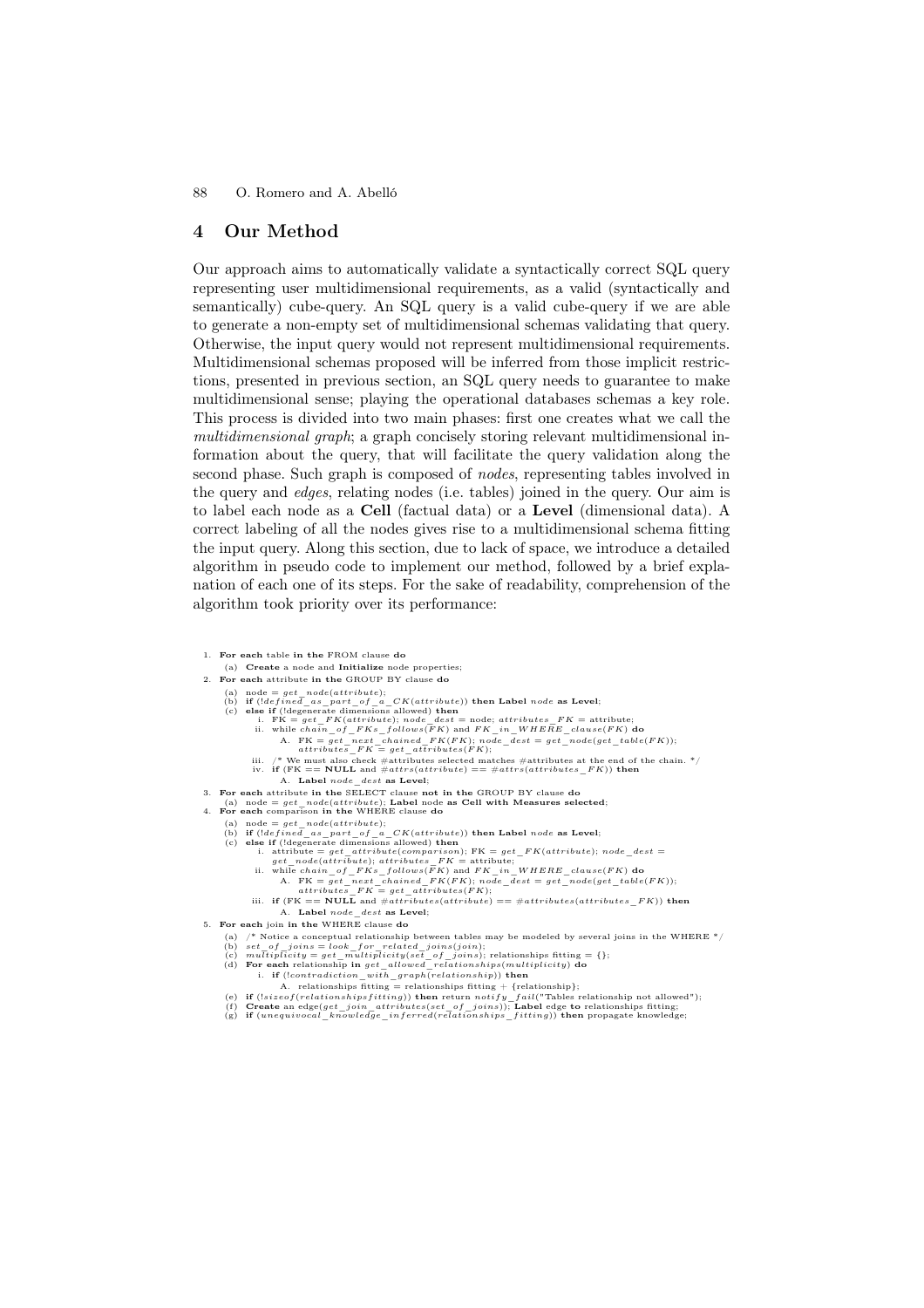| Multiplicity $L$ - $L$ $\overline{C}$ - $C$ $\overline{L}$ - $C$ $\overline{C}$ - $L$ |  |  |
|---------------------------------------------------------------------------------------|--|--|
| T - 1                                                                                 |  |  |
| $1$ o- $1$                                                                            |  |  |
| $N = 1$                                                                               |  |  |
| $N_{0-1}$                                                                             |  |  |
| $N_{\rm oo-O}$ 1                                                                      |  |  |
| $N_{\rm -0.1}$                                                                        |  |  |
| 1 റ-റ '                                                                               |  |  |

Table 1. Valid multidimensional relationships in a relational schema

<span id="page-4-0"></span>The algorithm starts analyzing each query clause according to [C2]:

- Step 1: Each table in the FROM clause is represented as a node in the multidimensional graph. Along the whole process we aim to label them and, if in a certain moment, an already labeled node is demanded to be labeled with a different tag, the process ends and raises the contradiction stated.
- Step [2:](#page-3-0) The GROUP BY clause must fully functionally determine data (see [C3]). Thus, fields on it represent dimensional data. However, we can not label them directly as Levels since, because of [C1], Cells are related to Levels by FK's and dimensional data selected could be that in the Cell table. H[en](#page-3-1)ce, we label it as a Level if that field is not defined as FK or it is but we are able to follow a FK's chain defined in the schema that is also present in the WHERE. Then, the table where the FK's chain ends plays a Level role. If [C6] is assumed, we can not rely on FK's to point out Levels.
- Step 3: Those aggregated attributes in the SELECT not present in the GROUP BY surely play a Measure role. Hence, each node is labeled as a Cell with selected Measures. If the input query does not contain a GROUP BY clause, we are not forced to aggregate Measures by means of aggregation functions in [th](#page-3-2)e SELECT, and this step would not be able to point them out.
- Step 4: Since a multidimensional Selection must be carried out over dimensional data, this step labels nodes as Levels with the same criteria regarding FK's presented in step 2.
- Step 5: Previous steps are aimed to create and label nodes whereas this step crea[tes](#page-3-3) and labels edges. For each join between tables in the WHERE clause, we first infer the relationship multiplicity with regard to the definition of the join attributes in the s[ch](#page-3-1)ema (i.e. as FK's, CK's or Not Null). According to t[he](#page-3-4) multiplicity, we look for those allowed multidimensional relationships depicted in table 1, not contradicting previous knowledge in the graph. If we find any, we create an edge representing that join and label it with those allowed relationships. Finally, if we are just considering one possible relationship, or we can infer unequivocal knowledge (i.e. despite having some different alternatives, we ca[n](#page-4-0) assure that origin/destination/both node(s) must be a Cell or a Level), we update the graph labeling the nodes accordingly. If we update one such node, we must propagate in cascade new knowledge inferred to those edges and nodes directly related to those updated.

Next, we need to validate the graph as a whole. However, notice the graph construction may have not labeled all the nodes. By means of backtracking, we first look for all those non-contradictory labeling alternatives, to be validated each one as follows: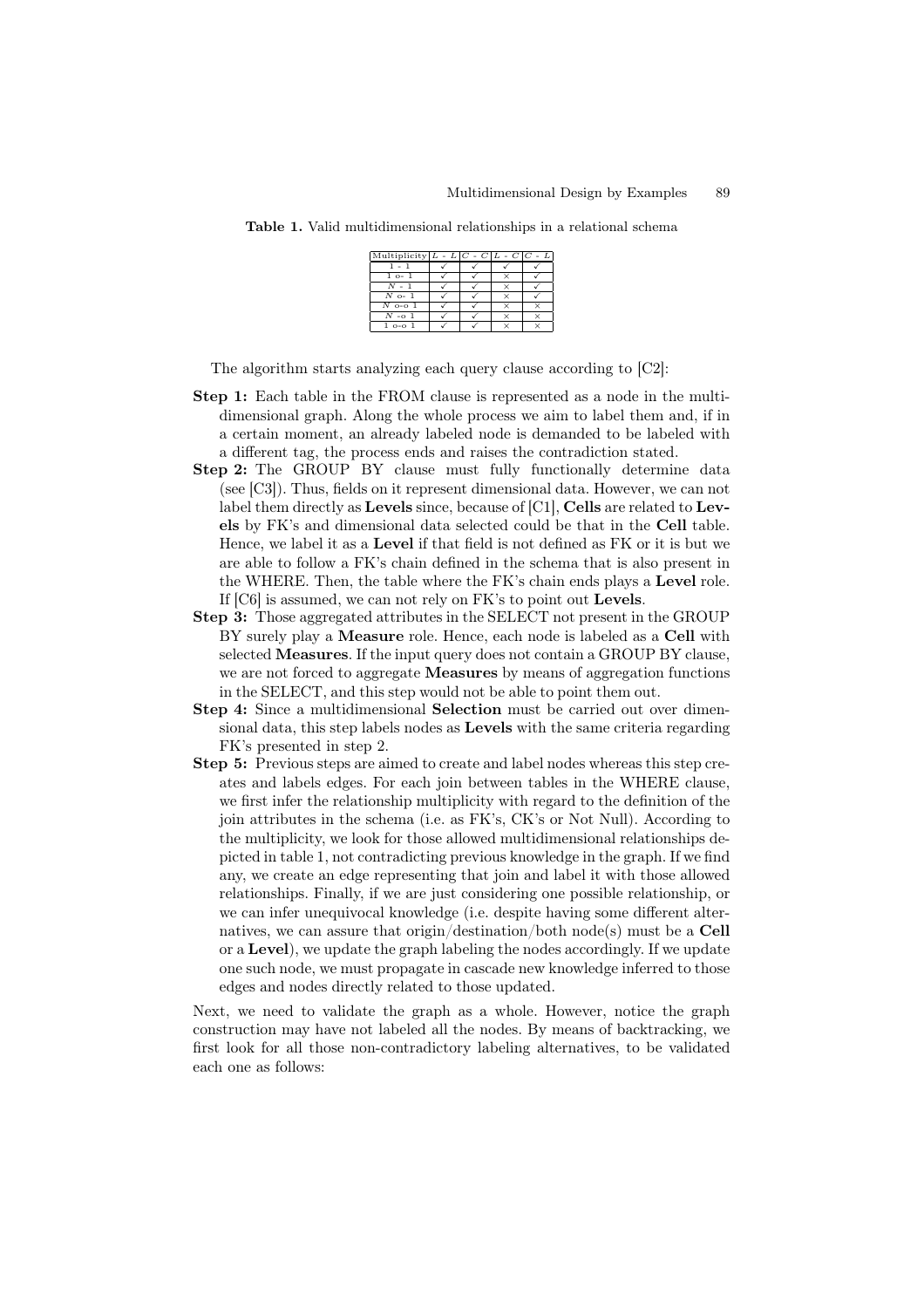- 6. If  $!control(graph)$  then return  $notify\_fail("Aggregation problems$  because of cartesian product.");<br>7. For each subgraph of Levels in the multidimensional graph do
	- (a) if contains  $cycles(subgraph)$  then
		- \* Alternative paths must be semantically equivalent and hence raising the same multiplicity. \*/ ii. if contradiction\_about\_paths\_multiplicities(subgraph) then return notify\_fail("Cycles can not be used to select data.");
		- iii. else ask user for semantical validation;
		- (b) if exists\_two\_Levels\_related\_same\_Cell(subgraph) then return  $notify\_fail("Non-orthogonal$ <br>Analysis Levels");
	- (c) For each relationship in  $get_1_to_N\_ReLU\_Level\_Level\_relations (subgraph)$  do
	- i. if  $left\_related_to_a$   $\overline{Cell}$  with  $\overline{Measures(relationship)}$  then return  $notify\_fail("Aggregation$  Problems.");
- <span id="page-5-4"></span><span id="page-5-2"></span><span id="page-5-1"></span><span id="page-5-0"></span>8. For each Cell pair in the multidimensional graph do
	-
	- (a) For each  $1-1$  correspondence(Cellpair) do Create context edge between Cell pair;<br>
	(b) For each  $1-\overline{N}$  correspondence(Cellpair) do Create directed context edge between Cell pair;<br>
	(c) If exists other correspondence
- 
- <span id="page-5-3"></span>9. if contains cycles(Cells path) then
	- (a) if contradiction\_about\_paths\_multiplicities(Cells path) then return notify\_fail("Cycles can not be used to select data.");<br>(b) else ask user for semantical validation; Create context nodes(Cells path);
- <span id="page-5-5"></span>10. For each element in  $get_1_to_N_countext_eq_{edges}$  and nodes(Cells path) do
- 
- (a) If  $CM\_at\_left(element)$  then return  $notify\_fail("Aggregation problems among Measures.");$ <br>11. If exists\_two\_1 to\_N\_alternative\_branches(Cells path) then return  $notify\_fail("Aggregation problems among Cells.");$
- <span id="page-5-7"></span><span id="page-5-6"></span>Step 6: The multidimensional graph must be connected to avoid the "Cartesian Product" ([C6]). Moreover, it must be composed of valid edges giving rise to a path among Cells (factual data) and connected subgraphs of Levels (dimensional data) surrounding it.
- Step [7:](#page-5-0) This step validates Levels subgraphs with regard to Cells placement: According to [C3], two different Levels in a subgraph can not be related to the same Cell (step 7b); to preserve [C4], Level - Level edges raising aggregation problems on Cells with Measures selected must be forbidden (step 7[c\),](#page-5-1) and finally, if we do not consider [C5], every subgraph must represent a valid Dimension hierarchy (i.e. not being used to select data). Thus, we must be able to poi[nt ou](#page-5-2)t two nodes in the subgraph representing the *top* and *bottom* Levels of the hierarchy, and if there are more than one alternative [pat](#page-5-3)h between those nodes, they must be semantically equivalent (7a).
- Step 8: Cells determine multidimensional data and they must be related somehow in the graph. Otherwise, they would not retrieve a single Cube of data. For every two Cells in the graph, we aim to validate those paths between them as a whole, inferring and validating the multiplicity raised [as f](#page-5-4)ollows: ([1\)](#page-5-5) if exists a one-to-one correspondence between two Cells, we replace all relationships involved in that correspondence, by a one-to-one *context edge* between both Cells (i.e. a context edge replaces that subgraph representing the one-to-one correspondence). As depicted in figure 1.1, it means that there are a set of relationships linking, as a whole, a Cell CK, also linked by one-to-one paths to a whole CK of the other Cell. (2) Otherwise, if both CK's are related by means of one-to-many paths or the first CK matches the second one partially, we replace involved relationships [b](#page-6-0)y a one-to-many directed context edge. Finally, many-to-many relationships between Cells would invalidate the graph since they do not preserve disjointness.
- Steps 9, 10 and 11: Previous step has validated the correspondences between Cells whereas these steps validate the Cells path (multidimensional data retrieved) as a whole: According to [C5], step 9 validates cycles in the path of Cells to assure they are not used to select data, similar to the Levels cycles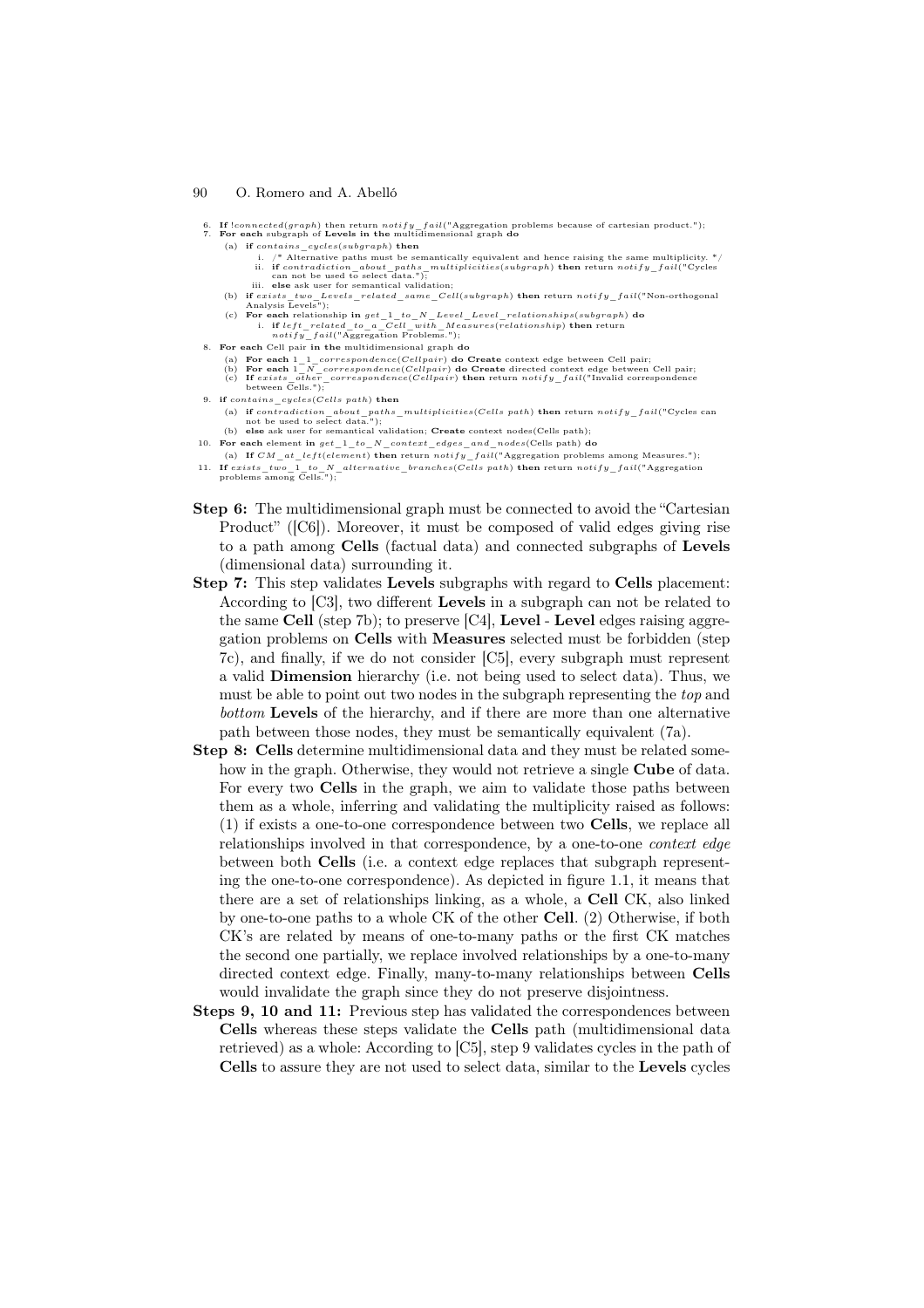

Fig. 1. Examples of Cells paths of context edges and nodes

<span id="page-6-0"></span>validation. Once the cycle has been validated, Cells involved are clustered in a *context node* labeled with the cycle multiplicity, as showed in figure 1.2. Steps 10 and 11, according to [C4], look for potential aggregation problems. First one looks for Cells with Measures selected at the left side of a one-tomany context edge or node whereas second one looks for alternative branches with one-to-many context edges or nodes each, raising a forbidden man[y-t](#page-6-0)omany [rel](#page-5-6)atio[nsh](#page-5-7)ip between Cells involved (as depicted in figure 1.2).

### 5 A Practical Example

In this section, we present a practical example of the method intro[duc](#page-6-0)ed along this paper. We consider figure 2 (where CK's are underlined and FK's dashunderlined) to depict part of the operational schema of the organization. Therefore, given the following requirement: *"Retrieve benefits obtained with regard to supplier* 'ABC'*, per month"*, it could be expressed in SQL as:

```
SELECT m.month, my.supplier, SUM(mp.profit)
onth m, Monthly sales ms, Monthly supply my, Monthly profit mp, Supplier s, Prodtype pt, Product p<br>WHERE mp.month = ms.month AND mp.product = ms.product AND s.month = m.month AND ms.product = p.product AND my.month =
ORDER BY m.month, my.supplier
```
We aim to decide if this query makes multidimensional sense. If it does, our method will propose the set of multidimensional schemas satisfying our multidimensional needs. First, we start constructing the multidimensional graph. In our case, we do not consider degenerate dimensions (see [C6]):

Step 1: We first create a node for each table in the FROM clause. Initially, they are labeled as unknown (?) nodes.

Step 2 and 3: For each attribute in the GROUP BY clause, we try to identify the role played by those tables which they belong to:

- m.month: This attribute belongs to the Month table. Since it is not part of a FK, we can directly label that node as a Level.
- my.supplier: This attribute belonging to the Monthly supply table is defined as a FK pointing to the supplier attribute in the Supplier table. This equality can be also found in the WHERE clause, and therefore, we can follow the FK chain up to the Supplier node, where the FK chain ends. Consequently, we label the Supplier node as a Level.

Finally, for each attribute in the SELECT not in the GROUP BY (i.e.  $mp.$  profit), we identify the node it belongs to as a Cell with Measures selected.

Step 4: In this step, we analyze the s.supplier = 'ABC' comparison clause. First, we extract the attribute compared (supplier) and identify the table it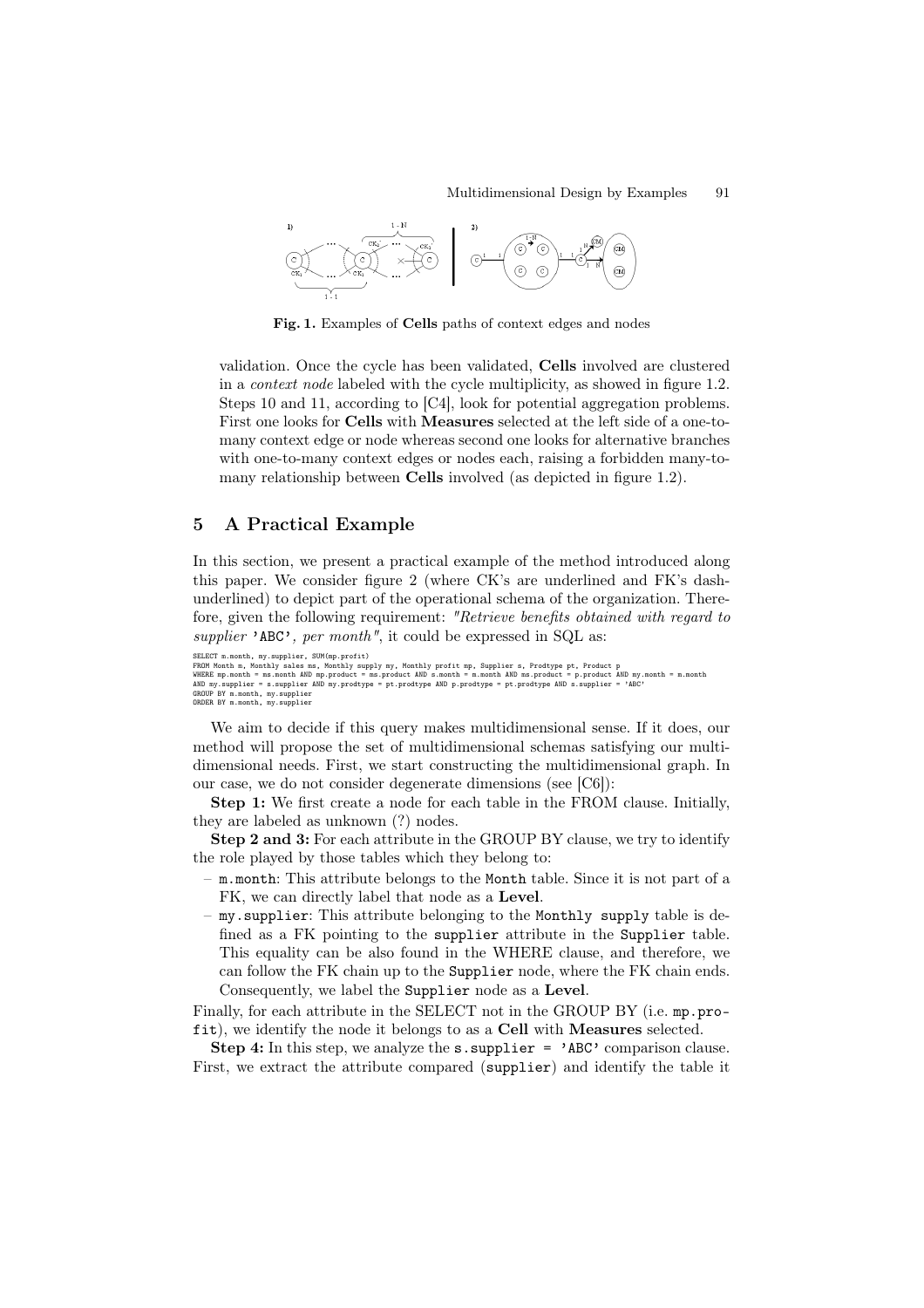Prodtype(prodtype) Supplier(supplier, name, city) Product(product, prodtype (→prodtype.prodtype), discount)<br>Month(month, numdays, season) Monthly profit(month (--month.month), product(--product.product), profit), Monthly sales (month (--month.month), product(--product.product), sales)  $M_{\text{model}}$ , product( $\rightarrow$ product.product), sales) Monthly supply(<del>month(→month.month</del>),prodtype(→prodtype.prodtype),supplier(→supplier.supplier))

#### Fig. 2. The organizational relational database schema

belongs to (Supplier). Since it is not part of a FK, this table must be labeled as a Level. However, since it has been already labeled and there is no contradiction, the algorithm goes on without modifying the graph.

<span id="page-7-0"></span>Step 5: For each join in the WHERE clause, we firstly infer the relationship multiplicity. For instance,  $mp.morth = ms.month$  joins two attributes that are part of two CK's in their respective tables. Therefore, we first look if the whole  $CK's$  are linked. In this case, this is true since  $mp$ ,  $product = ms$ ,  $product$  also appears in the WHERE clause. Consequently, we are joining two CK's, raising up a 1 o-o 1 relationship. Since this relationship asks to preserve the multidimensional space due to zeros, at this moment, we should suggest to the user to outer-join properly both tables.

Secondly, according to the multiplicity inferred, we look at table 1 looking for those allowed multidimensional relationships between both nodes. That is,  $C$  -  $C$  or  $L$  -  $L$ . However, last alternative raises a contradiction, since it asks to label the Monthly profit node as a Level when it has been already labeled as a Cell with Measures. Consequently, it is eluded. Since the set of rel[at](#page-4-0)ionships allowed is not empty, we create an edge and we label it accordingly.

Finally, we propagate current knowledge. That is, according to that edge, the Monthly sales table must also be a Cell, and therefore, it is labeled as a Cell without selected Measures. After repeating this process for every join, we would obtain, at the end of this step, the graph depicted in figure 3.

To validate the graph, first, we check if the graph is connected (in this case, it is). Next, since some nodes have not been labeled, we find out all the valid alternatives by means of backtracking. For instance, if the Product node was labeled as a Level, according to the edge between Product and [Pro](#page-8-0)dtype, the latter should be also labeled as a Level. Moreover, the Monthly supply node may be labeled as a **Cell** or a **Level**. The backtracking algorithm ends retrieving all those non-contradictory labeling alternatives depicted in table 2 (those crossed out are eluded in this step since they raise up contradictions).

For each labeling retrieved by the backtracking algorithm, we try to validate the graph. For instance, we will follow in detail the validation algorithm for the first alternative, where all three unknown nodes are labeled as Cells:

- We validate each subgraph of Levels (namely those isolated Levels depicted in figure 3) with regard to Cells. Since they do not contain cycles (alternative paths) of Levels; there is neither two Levels in the same subgraph related to the same Cell nor forbidden Level - Level relationships, both are correct.
- Next, we create the context edges between Cells. In this case, we are not able to r[ep](#page-8-0)lace all the edges, since the Monthly supply and Monthly sales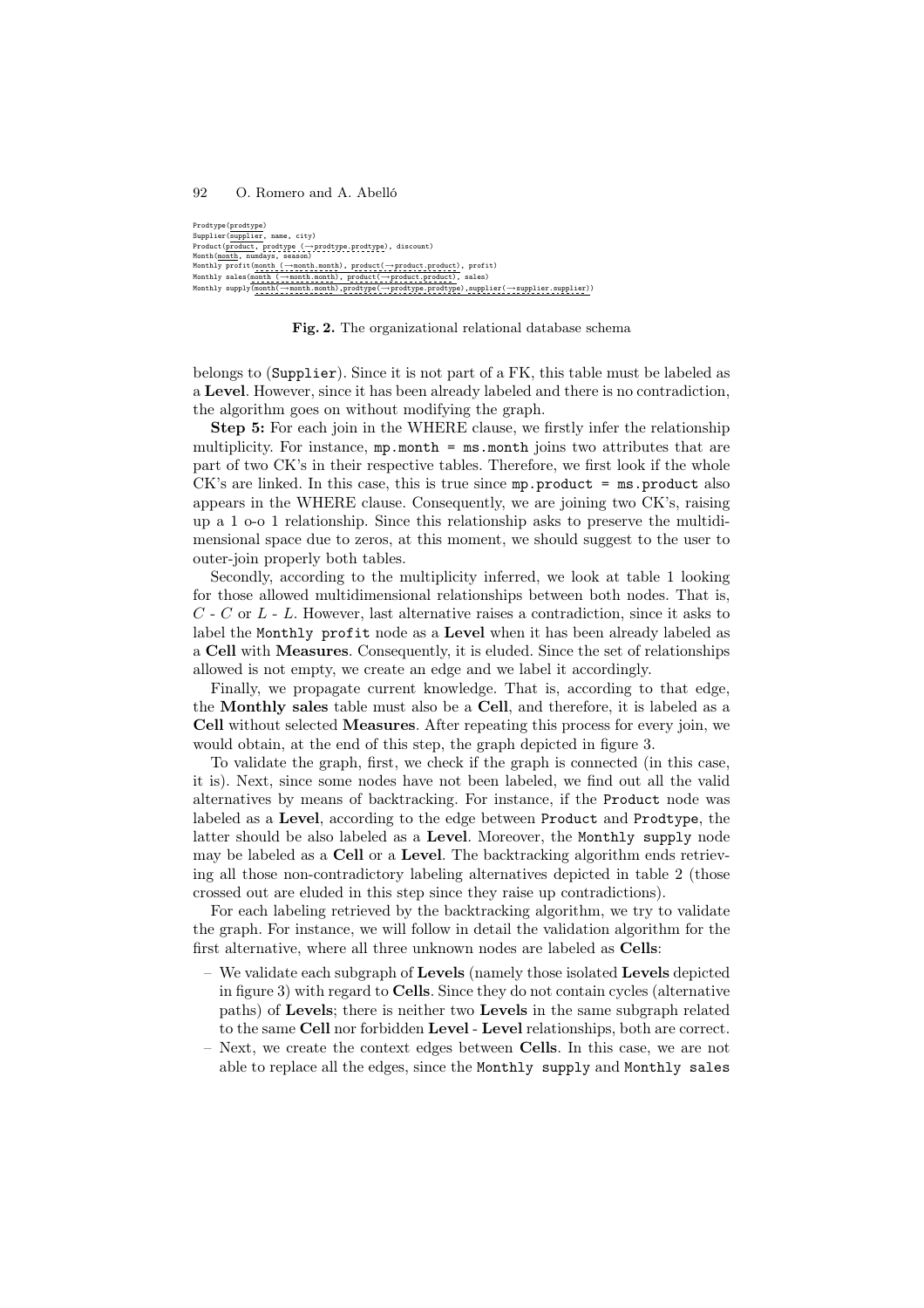

Fig. 3. The multidimensional graph deployed

<span id="page-8-0"></span>unique correspondence (through the Month node) can not be replaced by a context edge (they are only linked through their Month field; i.e. joining two pieces of CK's and raising a forbidden many-to-many context edge).

Since we have found a contradiction, we elude this labeling and try the next one. Second labeling is forbidden because it raises a one-to-many Level - Level relationship (i.e. Monthly supply - Month) where the one side is related to a Cell with selected Measures (i.e. Monthly profit). Third alternative raises the same problem than the first one whereas the fourth one relates two Levels of the subgraph with the same Cell. Finally, the last alternative is valid, since we are able to replace Monthly supply and Monthly sales correspondence by a one-to-many directed context edge (in fact, they are related by joins raising a many-to-many relationship, but the comparison over the supplier field in the WHERE clause turns it into a one-to-many). Furthermore, the Cells path do not conform a cycle; Cells at the left side of the one-to-many context edge (i.e. Monthly supply) do not select Measures, and there are not alternative branches with one-to-many context edges or nodes each either.

Summing up, the algorithm would conclude that requirement is multidimensional and would propose the Monthly supply, Monthly profit and Monthly sales as factual data whereas Supplier, Product and Prodtype, and Month would conform the dimensional data.

### 6 Conclusions

Based on the criteria that an SQL query must enforce to make multidimensional sense, we have presented a method to validate multidimensional requirements expressed in terms of an SQL query. Our approach is divided into two main phases: first one creates the multidimensional graph storing relevant multidimensional information about the query, that will facilitate the query validation

| Monthly supply Prodtype Product |  | Remarks                    |
|---------------------------------|--|----------------------------|
|                                 |  | Illegal context edge       |
|                                 |  | Invalid subgraph of Levels |
|                                 |  | Illegal context edge       |
|                                 |  | Non-orthogonal dimensions  |
|                                 |  |                            |
|                                 |  |                            |
|                                 |  |                            |
|                                 |  |                            |

Table 2. Labeling alternatives retrieved